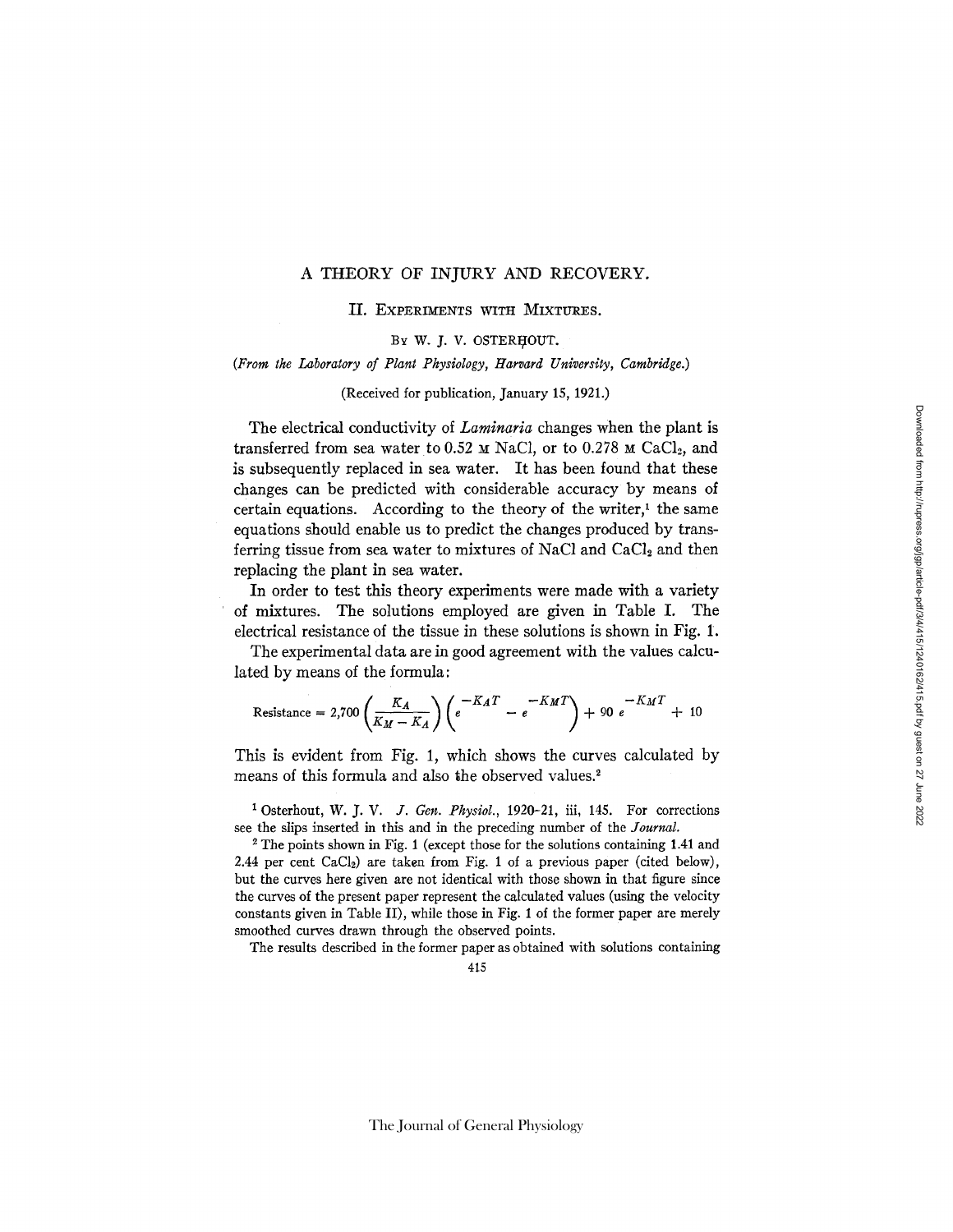|                       | Composition of Mixtures.    |                                       |                   |  |
|-----------------------|-----------------------------|---------------------------------------|-------------------|--|
| $0.52 \text{ M NaCl}$ | $0.278$ M CaCl <sub>2</sub> | Molecular proportions in the mixture. |                   |  |
|                       |                             | NaCl                                  | CaCl <sub>2</sub> |  |
| cc.                   | cc.                         | per cent                              | per cent          |  |
| 973                   | 27                          | 98.59                                 | 1.41              |  |
| 955                   | 45                          | 97.56                                 | 2.44              |  |
| 914                   | 86                          | 95.24                                 | 4.76              |  |
| 751                   | 249                         | 85.00                                 | 15.00             |  |
| 496                   | 504                         | 65.00                                 | 35.00             |  |
| 247                   | 753                         | 38.00                                 | 62.00             |  |

TABLE I.



FIG. 1. Curves showing the electrical resistance of *Laminaria agardhii* in 0.52  $\times$  NaCl, in 0.278  $\times$  CaCl<sub>2</sub>, and in mixtures of these (the figures attached to the curves show the molecular per cent of CaCl<sub>2</sub> in the solution). The curves show the calculated values (from constants obtained by trial, which are given in Table II); the points show the observed values (some are omitted in order to avoid undue crowding) ; each represents the average of six or more experiments. Probable error of the mean less than 10 per cent of the mean.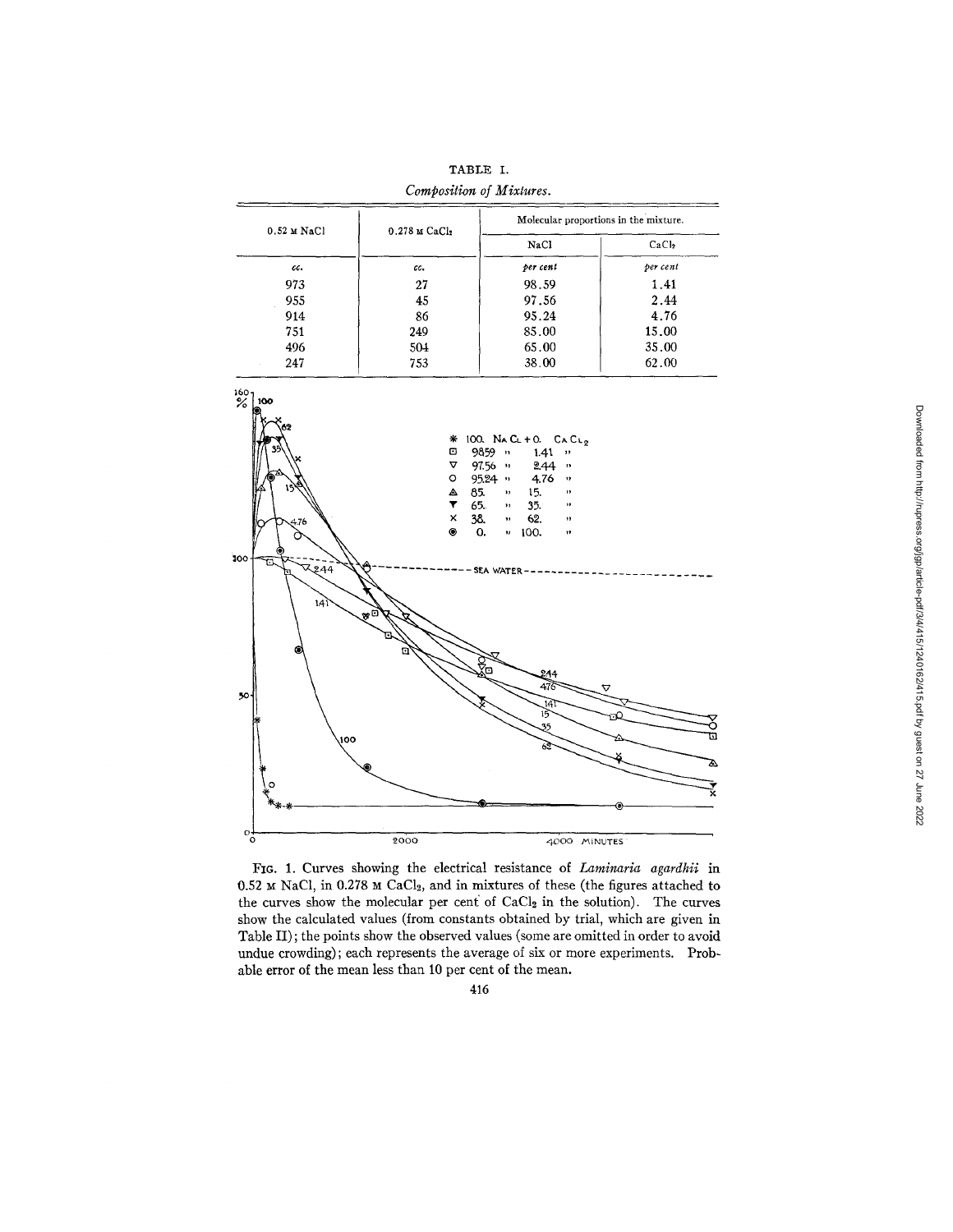This formula is based upon the assumption that the electrical resistance is proportional to a substance,  $M$ , which is formed and decomposed by the reactions<sup>3</sup>

$$
O\longrightarrow S\longrightarrow A\longrightarrow M\longrightarrow B
$$

We assume that when the tissue is transferred from sea water to NaCl, or to CaCl<sub>2</sub>, or to a mixture of these two solutions, the reactions  $0 \to S \to A$  cease, while the reactions  $A \to M \to B$  continue. By assuming various values of  $K_A$  (the velocity constant of the reaction  $A \to M$ ) and of  $K_M$  (the velocity constant of the reaction  $M \to B$ ), and employing these in the formula, we obtain curves which closely approximate those which we find by experiment. The values of the velocity constants which are thus obtained are given in Table II.

It is evident from Table II that as the per cent of  $CaCl<sub>2</sub>$  in the mixtures increases (beginning at 1.41 per cent CaCl<sub>2</sub>) the value of  $K_M$ first falls and theri rises, its minimum value occurring in *97.55* NaC1  $+$  2.44 CaCl<sub>2</sub> (which is the mixture in which the tissue lives the longest). It seems reasonable to assume that in each mixture a substance is formed which reduces the value of  $K_M$ . We may assume that the decrease of  $K_M$  is directly proportional to the amount of this substance, which may be assumed to occur in maximum amount in 97.56 NaCl  $+ 2.44$  CaCl<sub>2</sub>.

The simplest assumption which we can make is that NaCI and  $CaCl<sub>2</sub>$  combine with some constituent of the protoplasm, as  $XZ<sub>2</sub>$ , to form a compound.<sup>4</sup> If we suppose that the compound is  $Na<sub>4</sub>XCa$ , formed by the reversible reaction

## $4$  NaCl + XZ<sub>2</sub> + CaCl<sub>2</sub>  $\rightleftharpoons$  Na<sub>4</sub>XCa + 2 ZCl<sub>3</sub>

we can calculate the amount of Na4XCa which is formed in each mixture of NaCl and CaCl<sub>2</sub>.

 $2$  per cent CaCl<sub>2</sub> are omitted, as it was subsequently found that this solution contained more than 2 per cent CaCl<sub>2</sub>.

For the data concerned and for the derivation of the formula see Osterhout, *W. J. V., Proc. Am. Phil. Soc.,* 1915, lv, 533. In the present paper the formula previously used is multiplied by 305 and 10 is added.

3 These are regarded as monomolecular and irreversible or practically so.

 $4$  It is assumed that  $XZ_2$ , Na<sub>4</sub>XCa, and ZCl<sub>3</sub> are in solution. Since the per cent of  $XZ_2$  which is transformed to Na<sub>4</sub>XCa is negligible, the concentration of XZ<sub>2</sub> may be regarded as constant.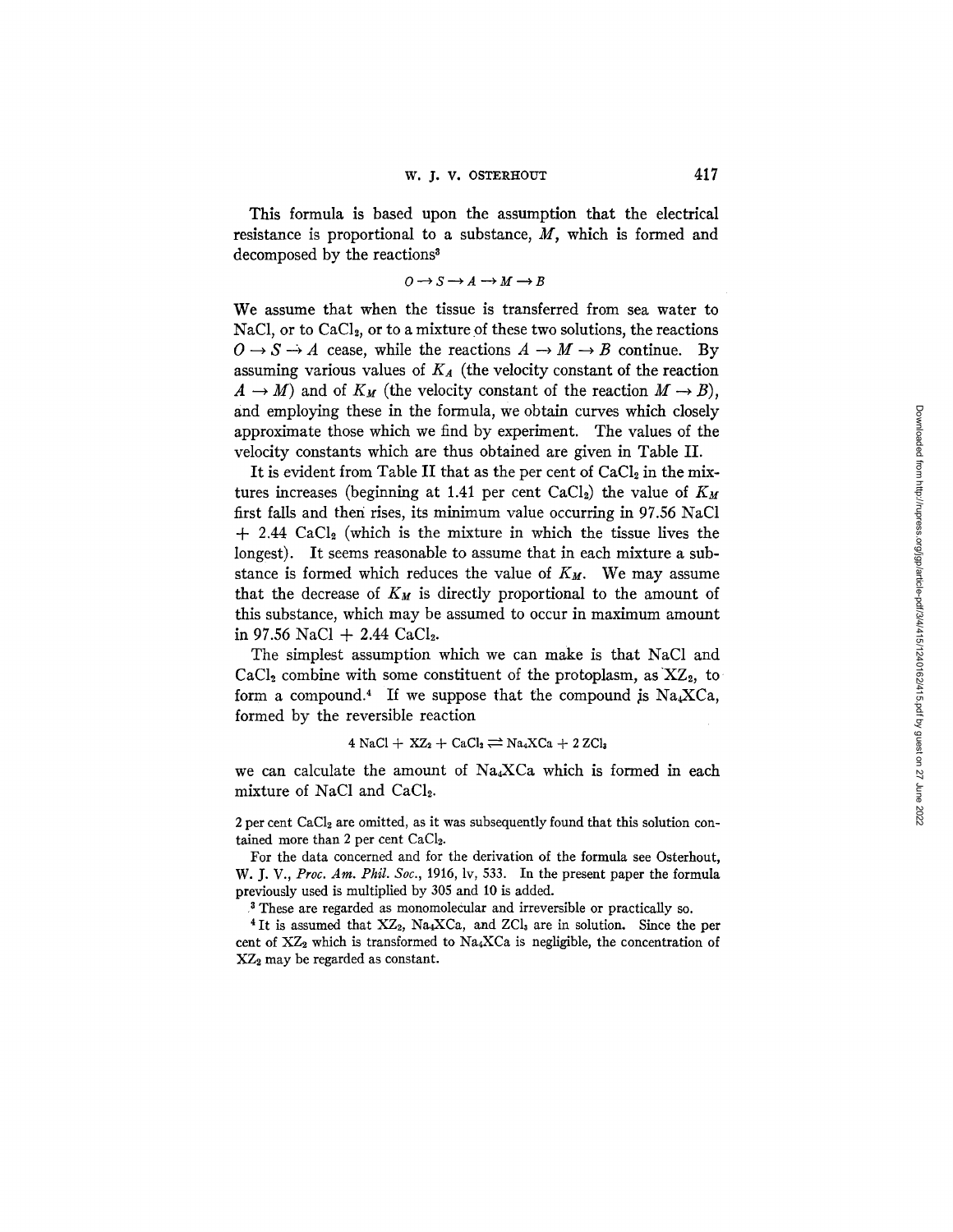|            | $15^{\circ}$ C. |  |
|------------|-----------------|--|
| Ë<br>TABLE | Constants at 1  |  |
|            | elocity         |  |

| $\tilde{r}$    |
|----------------|
|                |
|                |
|                |
| ţ              |
|                |
|                |
| į              |
|                |
|                |
|                |
| <b>Cast Co</b> |
| ţ              |
|                |
| ī              |
|                |
|                |
|                |
| alocato        |
|                |
|                |

|                                    | CaCl <sub>2</sub>                    | .004982<br>0.005033<br>$\begin{array}{c} 0.012532 \ 0.0048 \ 0.0018 \ 0.0295 \end{array}$        |
|------------------------------------|--------------------------------------|--------------------------------------------------------------------------------------------------|
| Value of the velocity constant in* | ಂ<br>೫೪<br>ៈ<br>ប្តី<br>ភីក          | 0.00134<br>0.0013266<br>.003509<br>0.00319<br>0.00053<br>0.009                                   |
|                                    | NaCl 65.0<br>CaCl 35.0               | 0.000481<br>$\begin{array}{c} 0.0013\ 0.001287\ 0.0026\ 0.00254 \end{array}$<br>0.00859          |
|                                    | NaCl 85.0<br>CaCl, 15.0              | 0000009<br>$\begin{array}{c} 0.001606 \\ 0.0017446 \\ 0.00364 \\ 0.00364 \end{array}$<br>1,00091 |
|                                    | NaCl 95.24<br>CaCl <sub>2</sub> 4.76 | $\begin{array}{c} 0.0006039 \\ 0.001055 \\ 0.00151 \\ 0.00245 \end{array}$<br>.00061<br>0.00590  |
|                                    | NaCl 97.56<br>CaCl 2.44              | $0.0004$<br>$0.000396$<br>$0.00056$<br>$0.000874$<br>$0.000874$<br>$0.00187$                     |
|                                    | 98.59<br>1.41<br>្អូភ្លឺ<br>ខ្លឹ     | 1.0008048<br>0.00046<br>0.0004554<br>0005623<br>0.000222<br>1.00666                              |
|                                    | NaCl                                 | $\begin{array}{c} 0.03 \ 0.0297 \ 0.04998 \ 0.0103356 \ 0.013356 \ 0.013 \ 0.013 \end{array}$    |
|                                    | /elocity<br>onstant.                 |                                                                                                  |
|                                    | Peaction.                            | $\frac{1}{2}$<br>$\rightarrow B$<br>$\frac{1}{4}$                                                |

o)

a.

o) **"E** 

O

¢)

t~0 t=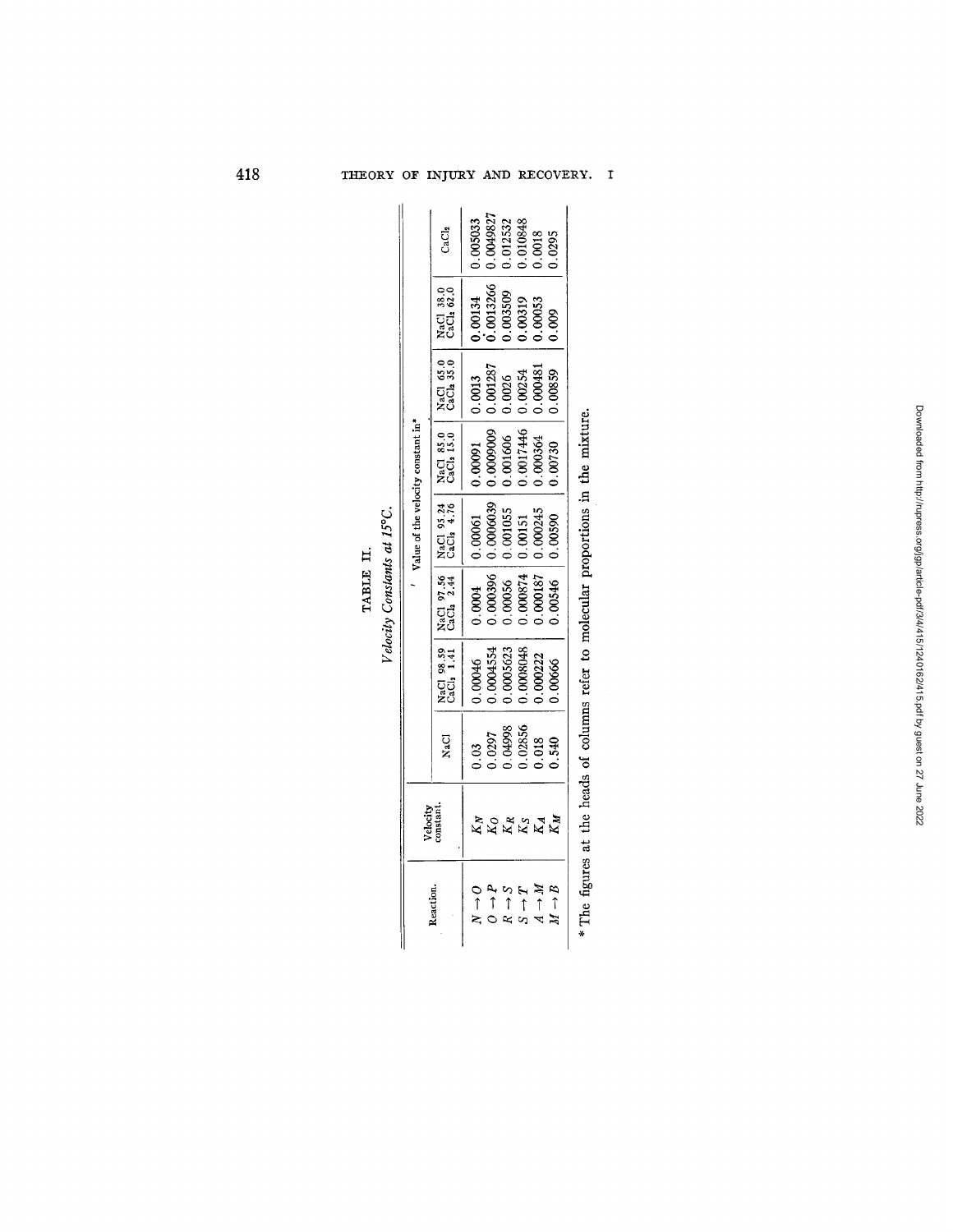For reasons given in a former paper,<sup> $5$ </sup> we assume that this reaction occurs at the surface of the cell and that  $CaCl<sub>2</sub>$  accumulates in the surface to a greater degree than NaCI. The increase in concentration of  $CaCl<sub>2</sub>$  in the surface is supposed to be ten times as great as the corresponding increase of NaC1, so that the proportions in the surface are those given in Table III. For example, when the proportions in the solution are 97.56 NaCl  $+$  2.44 CaCl<sub>2</sub>, the proportion of NaCl to CaCl<sub>2</sub> in the surface is as 97.56 to 24.40, which is equivalent<sup>6</sup> to 80 NaCI + 20 CaC12.

| TABLE III.       |  |
|------------------|--|
| Amount of Na.XCa |  |

|          |                   | Molecular proportions. |                   |                    |                       |
|----------|-------------------|------------------------|-------------------|--------------------|-----------------------|
|          | In the solution.  | In the surface.        |                   | Amount of<br>NaxCa | Increase in<br>Na4XCa |
| NaCl     | CaCl <sub>2</sub> | NaCl                   | CaCl <sub>2</sub> |                    |                       |
| per cent | per cent          | per cent               | per cent          |                    |                       |
| 100.0    | 0                 | 100.0                  | 0                 |                    |                       |
| 98.59    | 1.41              | 87.5                   | 12.5              | 0.000902           | 0.000855              |
| 97.56    | 2.44              | 80.0                   | 20.0              | 0.000936           | 0.000889              |
| 95.24    | 4.76              | 66.67                  | 33.33             | 0.000870           | 0.000823              |
| 85.0     | 15.0              | 36.27                  | 63.73             | 0.000488           | 0.000441              |
| 65.0     | 35.0              | 15.66                  | 84.34             | 0.000177           | 0.000125              |
| 38.0     | 62.0              | 5.78                   | 94.22             | 0.000047           |                       |
|          | 100.0             | 0                      | 100.0             |                    |                       |

We calculate the amount of  $Na<sub>4</sub>XCa$  by the usual formula:

 $K = \frac{(C_{\text{NaXCa}}) (C_{\text{ZCl}_2})^2}{(C_{\text{NaCl}})^4 (C_{\text{CaCl}_2}) (C_{\text{XZ}_2})}$ 

but since  $2C_{Na} \times c_a = C_{ZCl}$ , we may write

 $K = \frac{(C_{\text{NaXCa}}) (2 \text{ C}_{\text{NaXCa}})^2}{(C_{\text{NaCl}})^4 (C_{\text{CaCl}_2}) (C_{\text{XZ}_2})}$ 

Osterhout, W. J., V., *Proc. Am. Phil. Soc.,* 1916, lv, 533.

 $6$ As explained in a former paper,<sup>5</sup> it is assumed that the reaction takes place in a surface which is saturated with respect to NaCl and CaCl<sub>2</sub>, so that while one of these may be displaced by the other (in case their relative proportions in the solution are altered) the total concentration does not change; for convenience this concentration is taken as 100 and the sum of NaCl  $+$  CaCl<sub>2</sub> is therefore always equal to 100.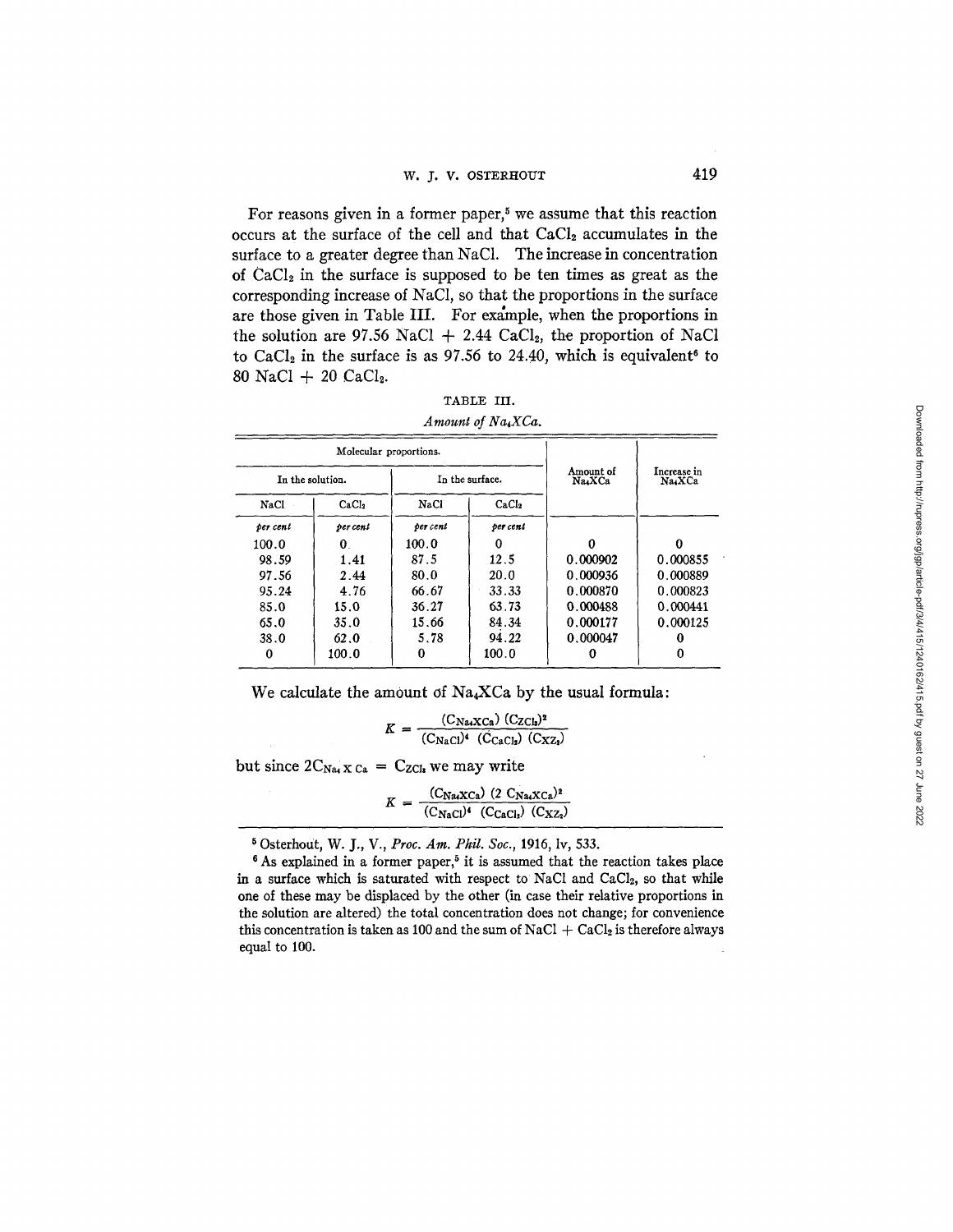

FIG. 2. Curve showing the increase of a hypothetical salt compound  $Na_4XCa$ (see Table III); and the corresponding decrease of the velocity constants  $K_N$ ,  $K_O$ ,  $K_S$ , and  $K_M$  (these constants are given in Table II). The figures on the abscissa give the molecular per cent of  $CaCl<sub>2</sub>$  in the mixture. The mixture containing 62.0 per cent CaCl<sub>2</sub> is taken as the standard of comparison: proceeding from this to the mixtures containing less CaCl<sub>2</sub> we find that  $Na_4XCa$  increases and the velocity constants decrease as shown by the ordinates. In order to facilitate comparison the values of  $K_N$  have been multiplied by 0.989; of  $K_O$  by 0.991; of  $K_S$  by 0.384; and of *KM* by 0.251.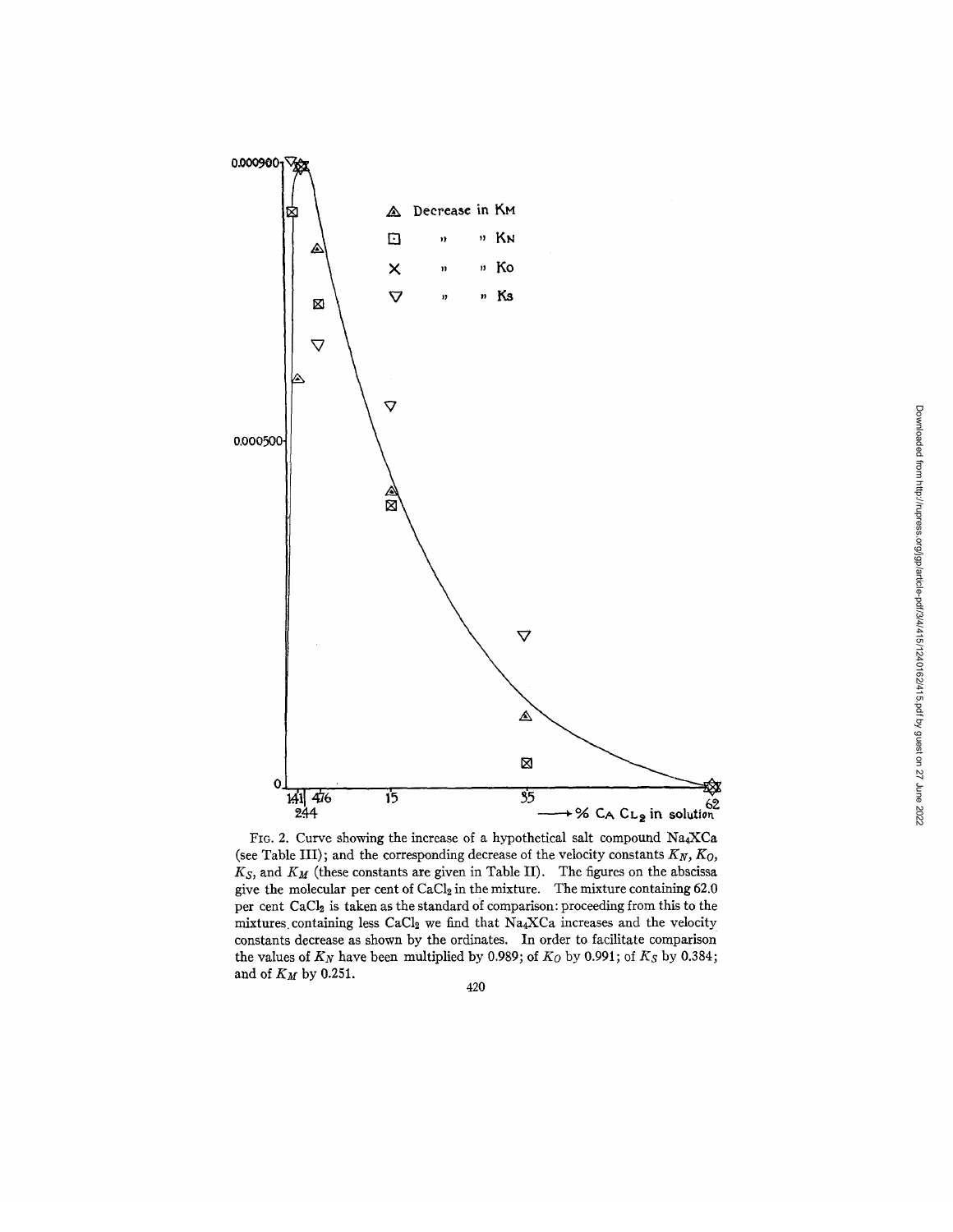Putting  $K = 4(10^{-17})$  and  $C_{XZ_2} = 0.1$  we get<sup>4</sup>

$$
10^{-17} = \frac{(C_{\text{Na4}X\text{Ca}})^3}{(80)^4 (20) (0.1)}
$$

whence  $C_{Na_4XCa} = 0.000936$ .

Proceeding in the same manner with the other mixtures we get the values given in Table III. Starting with the lowest value (that in 62.0 per cent  $CaCl<sub>2</sub>$ ) we observe that there is an increase as the per cent of  $CaCl<sub>2</sub>$  decreases until 2.44 per cent is reached (the amount of this increase is shown in Column 6 of the table). Conversely we find (Table II) that the velocity constants are higher in 62.0 per cent  $CaCl<sub>2</sub>$  than in any other mixture and that they decrease as the per cent of CaCl<sub>2</sub> decreases to 2.44 per cent. Thus in the case of  $K_M$ the value in 62.0 per cent CaCl<sub>2</sub> is 0.009, in 2.44 per cent CaCl<sub>2</sub> it is less by 0.00354, while in 15.0 per cent it is less by 0.0017, and'in 35.0 per cent by 0.00041; if we multiply these numbers by the constant factor 0.251 they agree very closely with the figures for the increase in Na4XCa. These values are plotted in Fig. 2, which shows that the decrease in  $K_M$  is directly proportional to the increase in the amount of Na<sub>4</sub>XCa. Hence we assume that Na<sub>4</sub>XCa acts as a negative catalyzer or inhibitor of the reaction  $M \to B$ .

An inspection of Table II shows that the value of  $K_A$  fluctuates with that of  $K_M$  except that as  $CaCl<sub>2</sub>$  increases the value of  $K_A$  rises more rapidly than that of  $K_M$ . This is also obvious from Fig. 1, which shows that the greater the per cent of  $CaCl<sub>2</sub>$  in the mixture the greater the maximum attained. Since this maximum increases as the value of  $K_A \div K_M$  increases, it is evident that the value of  $K_A$  $\div$  K<sub>M</sub> must rise as the per cent of CaCl<sub>2</sub> becomes greater. The value of  $K_A \div K_M$  in the solution containing 1.41 per cent of CaCl<sub>2</sub> is 0.03333 while in the solution containing 62.0 per cent  $CaCl<sub>2</sub>$  it is 0.05889, an increase of 0.02556. If we calculate this increase for the other mixtures and plot the values so obtained against the per cent of  $CaCl<sub>2</sub>$  in the surface, we obtain a straight line as shown in Fig. 3. This indicates that CaCl<sub>2</sub> catalyzes the reaction  $A \rightarrow M$ ; for if this were not the case the value of  $K_A$  and  $K_M$  would rise and fall in such a way that the value of  $K_A \div K_M$  would remain constant.

It is evident from Figs. 2 and 3 that the values of  $K_A$  and  $K_M$  are determined by the amount of Na<sub>4</sub>XCa and by the per cent of CaCl<sub>2</sub>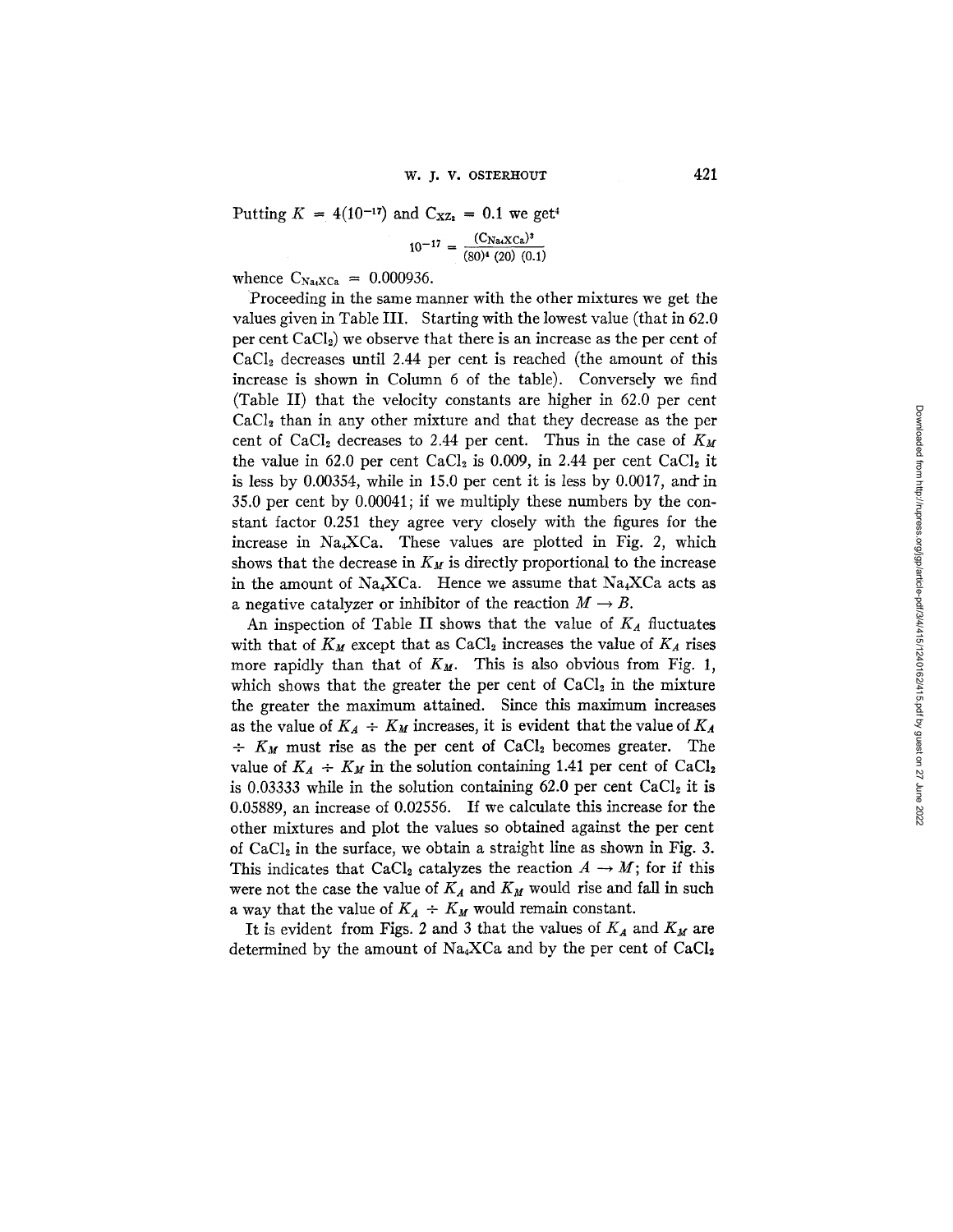in the mixture, and that when these values are experimentally determined for any two mixtures they can be calculated for any other mixture. When this is done we can calculate the course of the death curve in that mixture.

Having thus accounted for the death curves, we may turn our attention to the process of recovery. We find that, when tissue is removed from a mixture of NaCl and  $CaCl<sub>2</sub>$  and replaced in sea water, the resistance at once rises or falls and after a time becomes stationary. This rise or fall of resistance may be called recovery.



FIG. 3. Graph showing the increase of  $K_A + K_M$  and the value of  $K_R + K_S$ as the molecular per cent of  $CaCl<sub>2</sub>$  increases. The figure shows that  $CaCl<sub>2</sub>$  acts as a catalyzer of the reaction  $A \to M$  (which has the velocity constant  $K_A$ ) and also of the reaction  $R \to S$  (which has the velocity constant  $K_R$ ). The figures on the ordinate at the right show the values of  $K_R + K_S$ ; those on the ordinate at the-left show the increase in the value of  $K_A \div K_M$  over the value found in the mixture containing 1.41 per cent CaCl<sub>2</sub>. The abscissæ denote molecular per cent of CaC12 in the surface (not in the solution).

In order to account for the facts we suppose that when we replace the tissue in sea water the reactions  $O \rightarrow S \rightarrow A \rightarrow M \rightarrow B$  proceed at the rates which are normal for sea water. The manner in which the rate of recovery is calculated has been explained in detail in a previous paper.<sup>1</sup> It is assumed that during the exposure to any of the mixtures the following reactions occur: (1)  $N \rightarrow O \rightarrow P$ ; (2)  $R \to S \to T$ ; (3)  $A \to M \to B$ . By assuming values of the velocity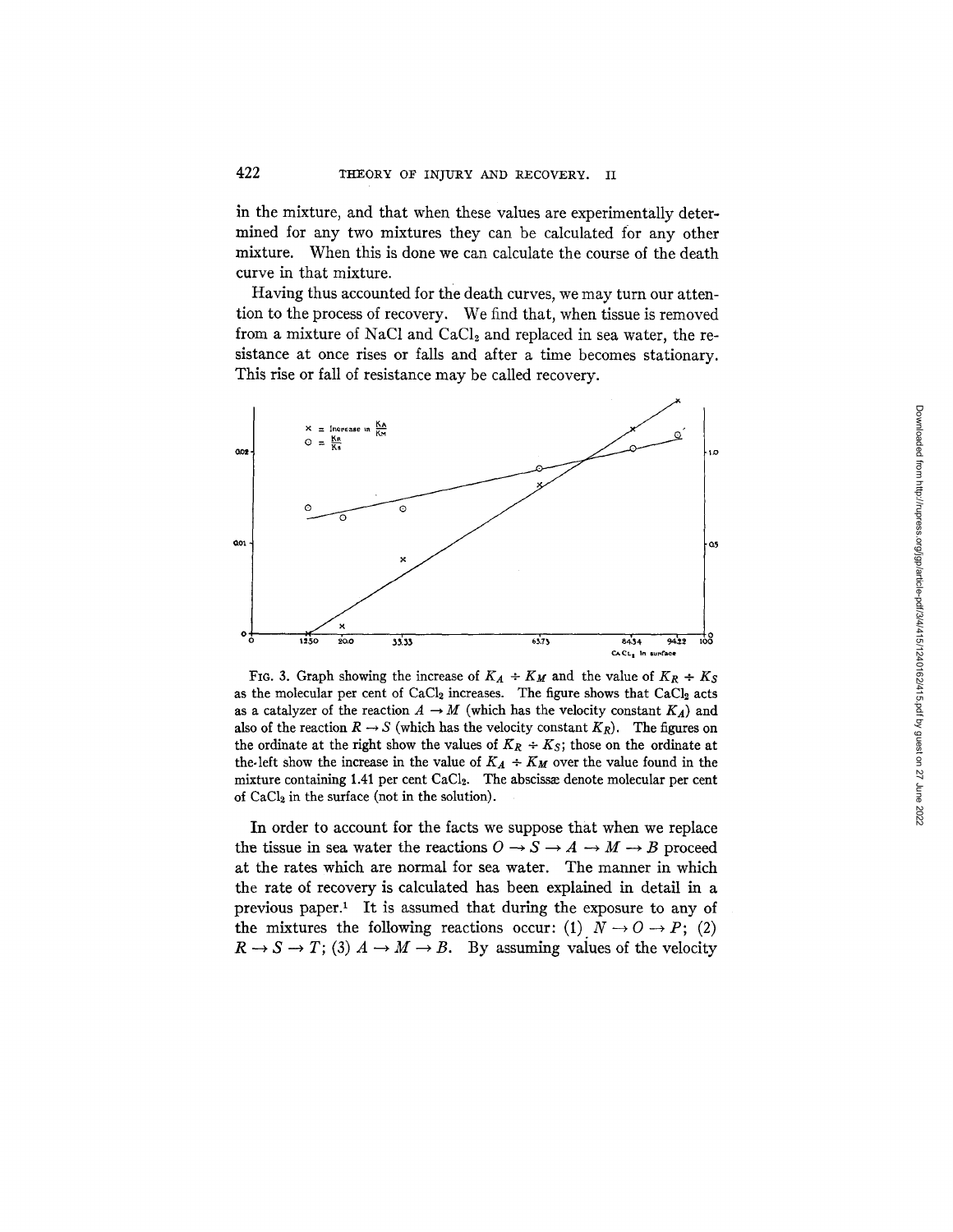constants of these reactions we can approximate the observed results. The velocity constants thus found are given in Table II. An inspection of the table shows that all these velocity constants behave like  $K_A$  and  $K_M$  in that as the per cent of CaCl<sub>2</sub> in the mixture increases (beginning with 1.41 per cent  $CaCl<sub>2</sub>$ ) the value of the velocity constant first falls and then rises, and that this value in every case reaches its minimum in the mixture containing  $97.56$  NaCl + 2.44 CaCl<sub>2</sub>. It would therefore appear that the reactions  $N \rightarrow O \rightarrow P$  and  $R \rightarrow$  $S \rightarrow T$  are inhibited by Na<sub>4</sub>XCa in the same manner as the reactions  $A \rightarrow M \rightarrow B$ . This is borne out by an inspection of Fig. 2. in which the decrease<sup>7</sup> of the velocity constants is plotted, together with the increase of Na4XCa.

We have seen that the value of  $K_A \div K_M$  increases as the per cent of CaC12 increases and we interpreted this to mean that the reaction  $A \rightarrow M$  is catalyzed by CaCl<sub>2</sub>. In the same manner we infer that the reaction  $R \rightarrow S$  is catalyzed by CaCl<sub>2</sub>, since we find that the value of  $K_R \div K_S$  increases with increasing percentage of CaCl<sub>2</sub>, as shown in Fig. 3. It is not certain that the curve does not reach a minimum in the mixture of 97.56 NaCl  $+$  2.44 CaCl<sub>2</sub> but for practical purposes we may, for the present, regard it as a straight line. 8

<sup>7</sup> By the decrease in the velocity constant is meant the decrease which we observe as we pass from the solution containing the highest per cent of calcium (38.0 per cent NaCl + 62.0 per cent CaCl<sub>2</sub>) to mixtures containing smaller per cents of calcium. Thus the decrease of  $K_M = 0.009 - K_M$ ; the decrease of  $K_N = 0.00134 - K_N$ ; the decrease of  $K_O = 0.0013266 - K_O$ ; and the decrease of  $K_S = 0.00319 - K_S$ . In the same manner we find that the increase in the amount of Na<sub>4</sub>XCa = amount of Na<sub>4</sub>XCa - 0.000047.

The decrease of the amount of  $K_A$  and  $K_R$  is not shown in the figure because it depends not only on  $Na_4XCa$  but also on the per cent of  $CaCl<sub>2</sub>$ .

The fact that even in the presence of the maximum amount of  $Na_4XCa$  these velocity constants are greater than in sea water is of course to be attributed to the other substances present in sea water.

<sup>8</sup> Since in pure NaCl or CaCl<sub>2</sub> the salt compound Na<sub>4</sub>XCa is not formed, we should expect that in these solutions all the reactions would be more rapid than in the mixtures. That this expectation is fully realized is evident from Table II.

The velocity constants are somewhat higher in NaCl than in CaCl<sub>2</sub>; this is not explained by the assumptions already made but it does not seem desirable at present to make additional assumptions for this purpose. We might expect the values of  $K_A \div K_M$  and  $K_R \div K_S$  to reach a maximum in CaCl<sub>2</sub>. This is actually the case. It might perhaps be expected that these values would fall to a minimum in NaCl. This is the case with  $K_A + K_M$  but not for  $K_R + K_S$ .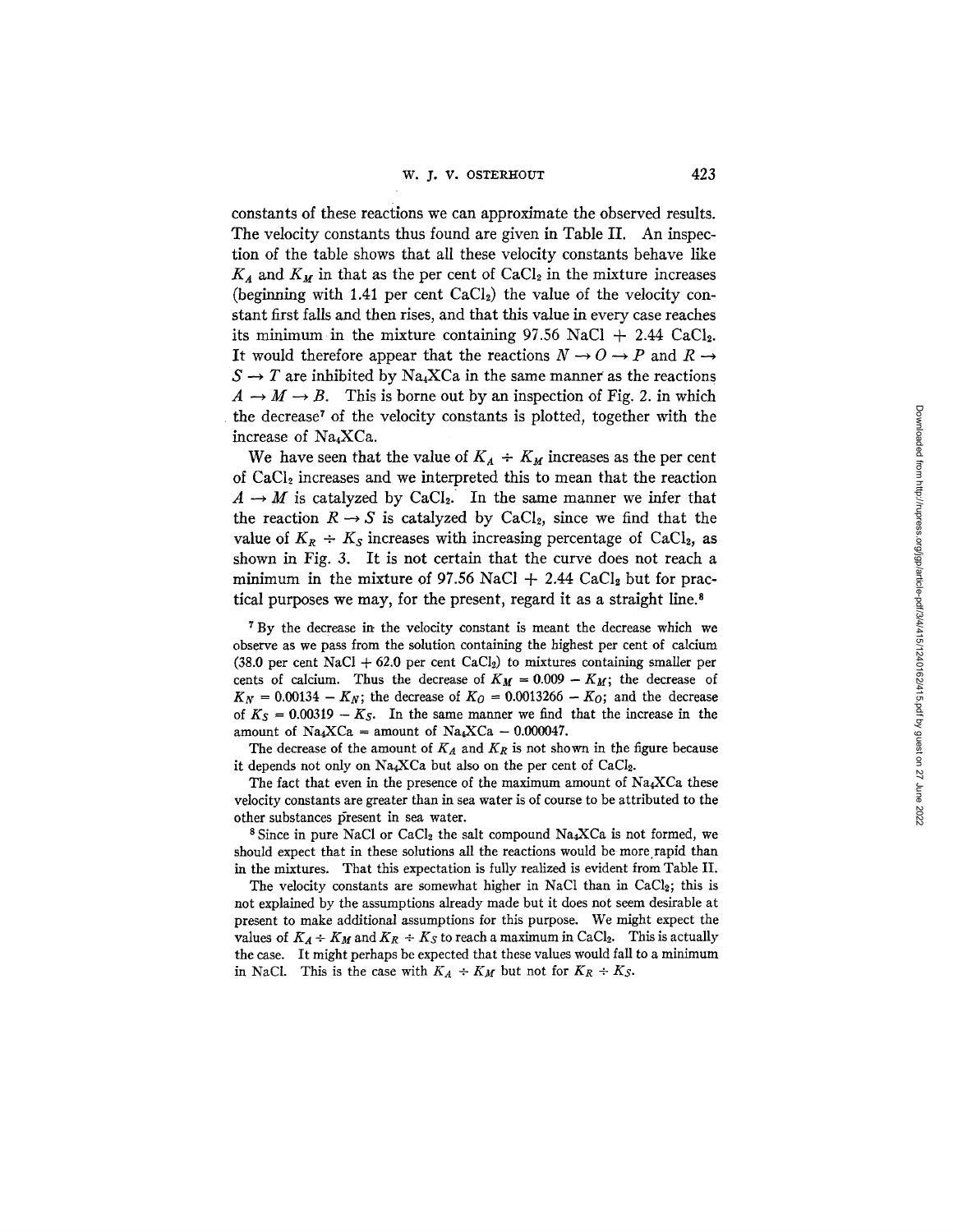The relation between  $K_N$  and  $K_O$  is taken as constant in the proportion of 100 to 99.

It is evident that when the constants have been empirically determined for two mixtures the constants for any other mixture can be calculated at once, since all of them depend in a definite manner on Na<sub>4</sub>XCa  $(K_A$  and  $K_R$  also depend on the per cent of CaCl<sub>2</sub>). The agreement between the constants thus obtained by calculation and those found by trial is fairly close, as is evident from Figs. 2 and 3.<sup>9</sup>

It has been shown in a previous paper that the height to which the recovery curve rises depends on the value of *O:* the value of O



FIG. 4. Curves showing the value of  $O + 10$  in 0.52  $\text{M}$  NaCl, in 0.278  $\text{M}$  CaCl<sub>2</sub>, and in mixtures of these (the figures attached to the curves show the molecular per cent of CaCl<sub>2</sub> in the solution). The ordinates give the relative values of  $O$  $+ 10$ , the value in sea water being arbitrarily taken as 100 per cent. These values are obtained by exposing tissue to toxic solutions and then finding the level to which the resistance rises or falls after the tissue is replaced in sea water: they are therefore a measure of permanent injury. The abscisse give the length of exposure to the toxic solution. The curves show the calculated values (using the velocity constants given in Table II). The points show the observed values; each represents the average of six or more experiments. Probable error of the mean less than 10 per cent of the mean.

<sup>&</sup>lt;sup>9</sup> The constants obtained by calculation would fall exactly on the graphs in these figures while those found by trial are indicated by the points given.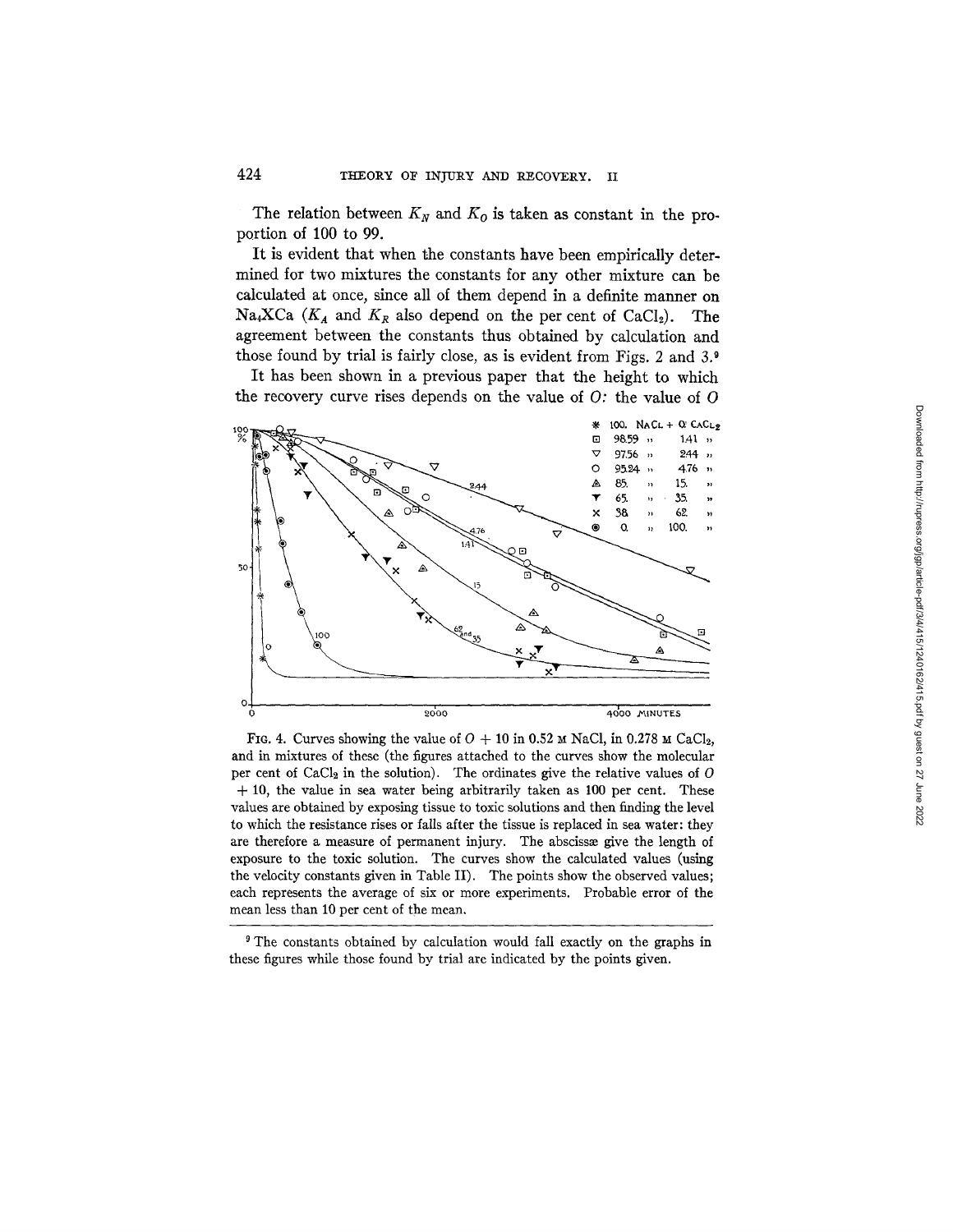$+ 10$  is shown for all the solutions<sup>10</sup> in Fig. 4, which shows the agreement between observation and calculation in respect to the final level reached by the recovery curve, but not in respect to speed of recovery, which depends more on the value of S than on that of O. The rate of recovery seems to be about the same in the mixtures as in the pure salts. In general it is found that the rise or fall is ninetenths completed in about an hour.

Fig. 5 shows the calculated values of S; observed values are not given because they cannot be very precisely determined. This is



FIG. 5. Curves showing the (calculated) values of S in 0.52  $\text{M}$  NaCl, 0.278 M CaC12, and in mixtures of these (the figures attached to the curves show the molecular strength of  $CaCl<sub>2</sub>$  in the solution). The curves show the values calculated from constants obtained by trial, which are given in Table II. The abscissæ represent the time of exposure to the toxic solution. The value of  $S$ at the start is in all cases 2.7.

<sup>&</sup>lt;sup>10</sup> The values of  $O + 10$  for solutions containing 2.44 and 15.0 per cent CaCl<sub>2</sub> differ slightly from those given in a former paper (Osterhout, *W. J. V., J. Gen. Physiol.,* 1920-21, iii, 15) for the reason that the curves here presented include a larger series of experiments.  $10$  is added to the value of  $O$  because the base line is taken as 10, just as in the case of  $M$ .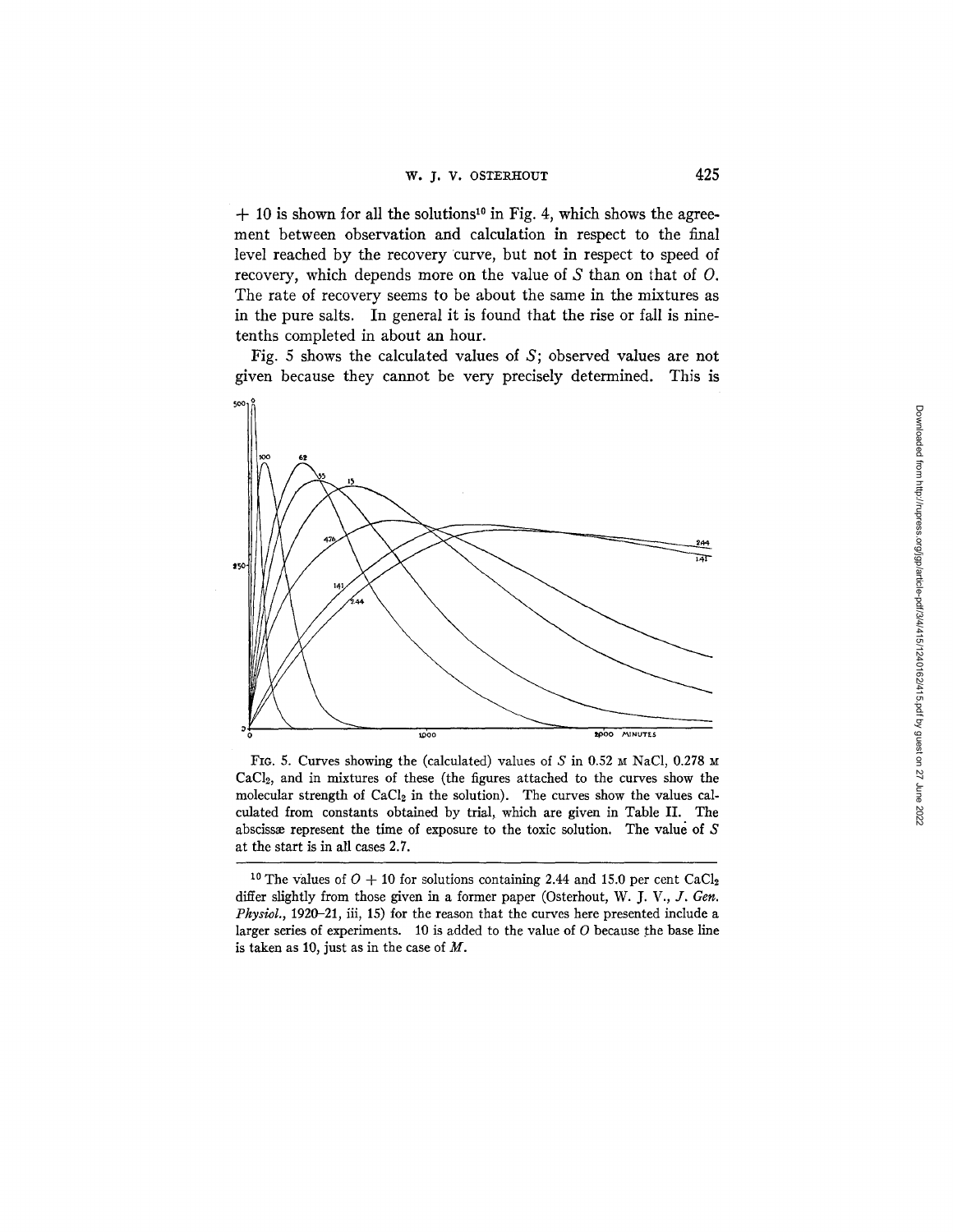owing to the fact that S affects only the speed of recovery (not the final level attained) and as the speed is variable the most satisfactory procedure is to assume such values of  $K_R$  and  $K_S$  in the equation<sup>11</sup>

$$
S = R\left(\frac{K_R}{K_S - K_R}\right)\left(e^{-K_R T} - e^{-K_S T}\right) + S_0 e^{-K_S T}
$$

as cause the closest approximation to the observed speed of recovery. The values of S thus obtained for each solution are shown in the figure. In general the speed of recovery, as calculated from these values of S, is in satisfactory agreement with the observations.

By means of the equations given in the previous paper, and of the velocity constants in Table II of this paper, we are able to calculate the recovery curves for any solution after any length of exposure.



Fro. 6. Curves showing the electrical resistance (descending curve) of *Laminaria agardhii* in a mixture containing 97.56 mols of NaCl to 2.44 mols of CaCl<sub>2</sub> and recovery in sea water (ascending curves). The figure attached to each recovery curve denotes the time of exposure (in minutes) to the toxic solution. In the recovery curves the experimental results are shown by the broken lines, the calculated results by the unbroken lines. The observed points represent the average of six or more experiments. Probable error of the mean less than 10 per cent of the mean.

Lack of space prevents a tabulation of the observed and calculated values, but it is possible to exhibit graphically the data for three mixtures and for this purpose one in which recovery consists in a rise of resistance (Fig. 6), one in which it shows a moderate fall (Fig. 7), and one showing a very decided fall (Fig. 8) are presented. In general the agreement between observation and calculation is satisfactory for all the solutions employed in the investigation.

It might be thought that the number of constants is sufficient to make it possible to fit any sort of experimental curve and that the

*11 Cf.* equation (3) of the preceding paper (Osterhout, *W. J. V., J. Gen. Physiol.,*  1920-21. iii, 145).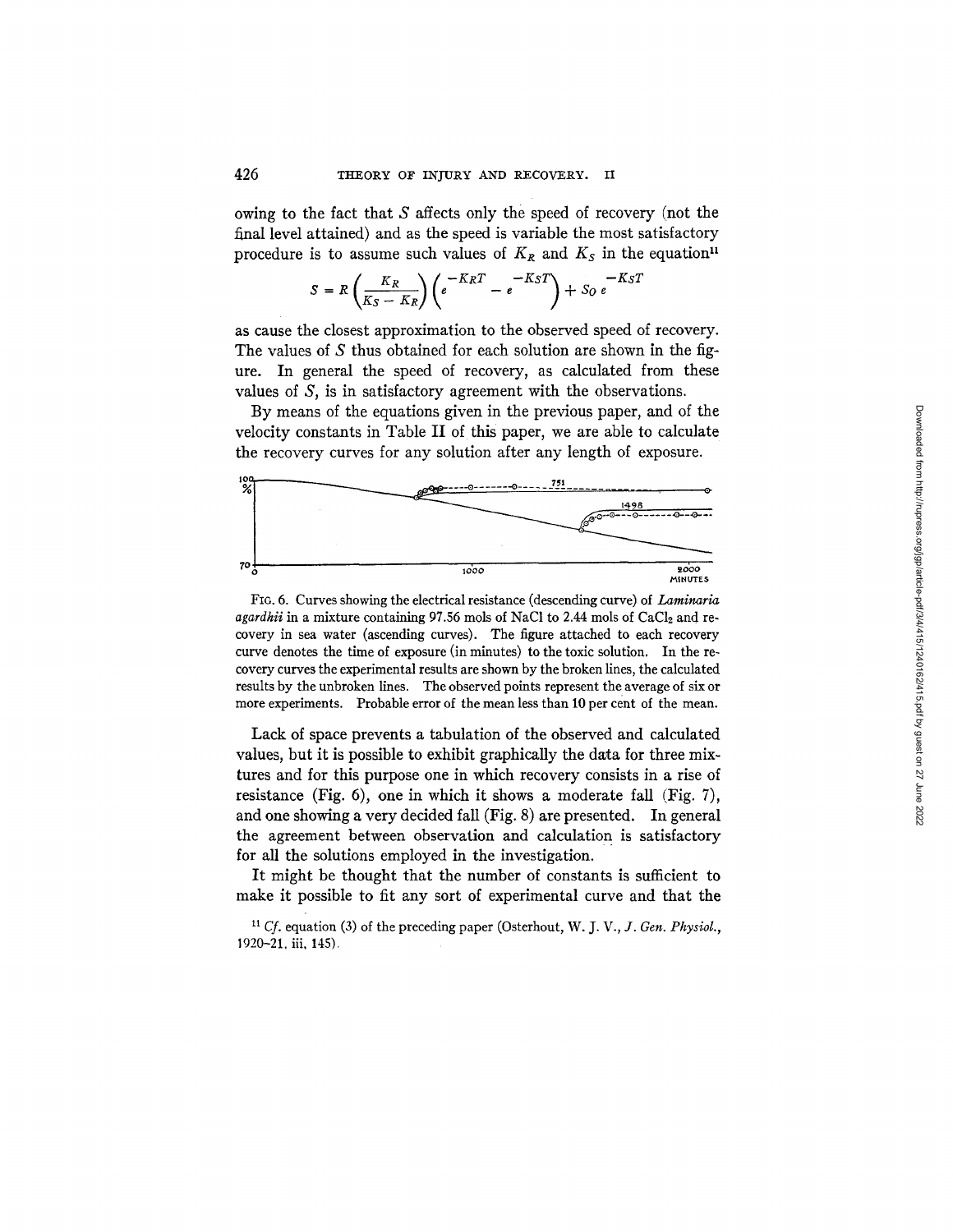consequent agreement between observed and calculated results is less significant than would otherwise be the case. But, as a matter of fact, the constants are so related to each other and to the salt compound, Na4XCa that the whole set of curves fits into a consistent scheme, so that when the constants are determined for any two mixtures the theoretical curves for all the other mixtures are thereby fixed. Under these circumstances the close agreement in the six different mixtures (ranging from 1.41 to  $62.0$  per cent  $CaCl<sub>2</sub>$ ) seems to be significant.

There seems to be no doubt that the behavior of the tissue is such as to indicate an underlying mechanism which is the same in all cases. 12 We have assumed that this mechanism consists in the production and decomposition of a substance,  $M$ , the amount of which, in the mix-



FIG. 7. Curves showing the electrical resistance (curve which ascends and descends) *of Laminaria agardhii* in a mixture containing 95.24 mols of NaC1 to 4.76 mols of CaCl<sub>2</sub>, and recovery in sea water (descending curves). The figure attached to each recovery curve denotes the time of exposure (in minutes) to the toxic solution.

In the recovery curves the experimental results are shown by broken lines, the calculated results by unbroken lines. The observed points represent the average of six or more experiments. Probable error of the mean less than 10 per cent of the mean.

<sup>&</sup>lt;sup>12</sup> This is shown, for example, by the fact that the rapidity of permanent injury (as observed after replacement in sea water) corresponds throughout with the rate of death, and that the rate of change of  $M$  corresponds throughout with the rate of change of  $O$ ,  $S$ , and  $A$ . In other words if we change the solution in such a way as to increase (or decrease) the rate of one of the reactions on which the resistance depends we simultaneously increase (or decrease) the rates of all the others in a definite and predictable manner.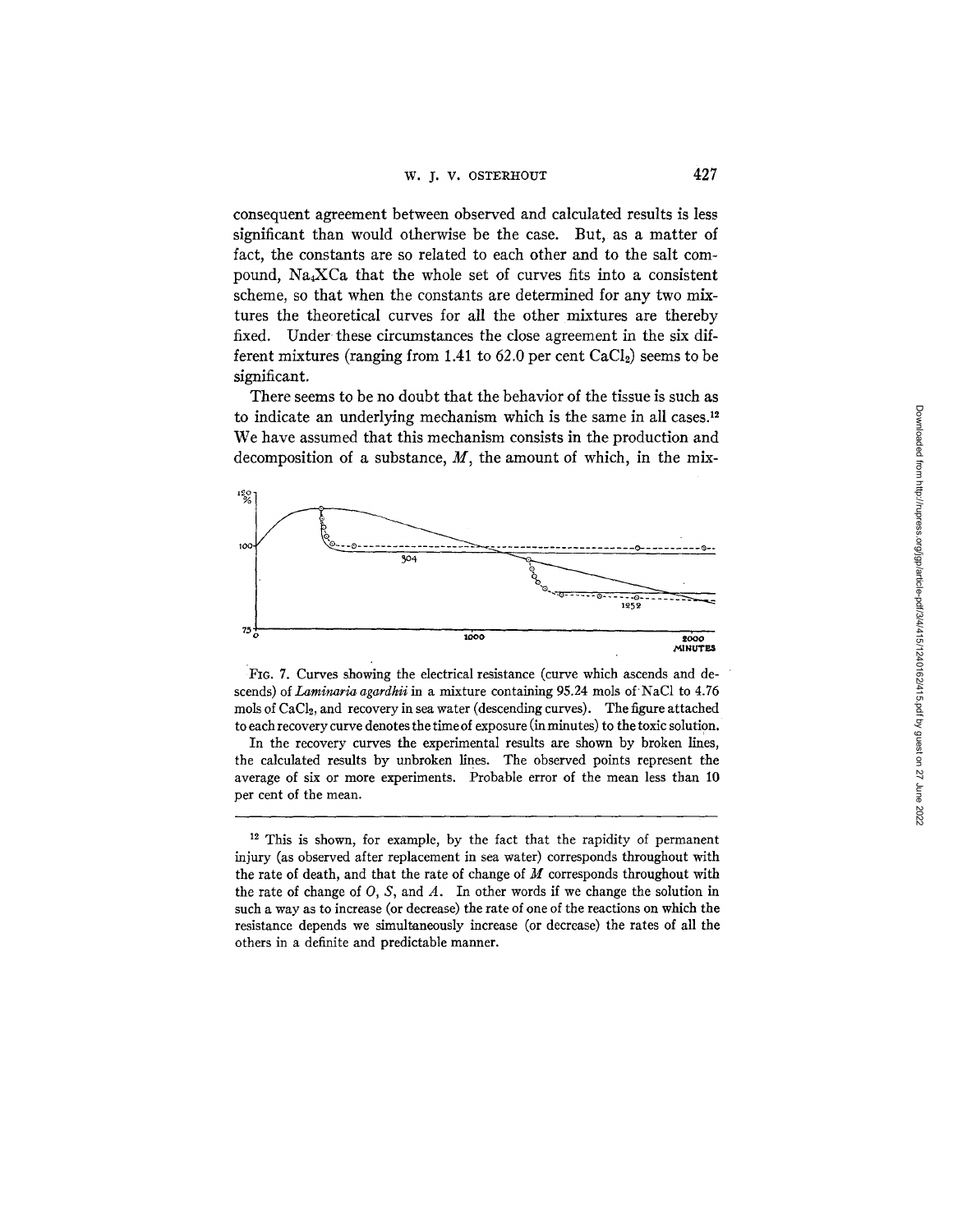tures, depends largely on a compound  $Na<sub>4</sub>XCa$  formed by the combination of Na and Ca with a constituent X of the protoplasm. It is not necessary to discuss these asumptions more fully at present. But it may be pointed out that two things seem to be fairly well established; (1) a consistent mechanism underlies the entire behavior of the



FIG. 8. Curves showing the electrical resistance (curve which ascends and descends) of *Laminaria agardhii* in a mixture containing 38 mols of NaCl to 62 mols of CaCl<sub>2</sub>, and recovery in sea water (descending curves). The figure attached to each recovery curve denotes the time of exposure (in minutes) to the toxic solution. In the recovery curves, the experimental results are shown by the broken lines, the calculated results by the unbroken lines. The observed points represent the average of six or more experiments. Probable error of the mean less than 10 per cent of the mean.

tissue, and (2) its operation can be predicted with a fair degree of accuracy by means of the equations which have been developed. The predictive value of these equations may be regarded as permanently established, since it does not depend on our views regarding the underlying assumptions.